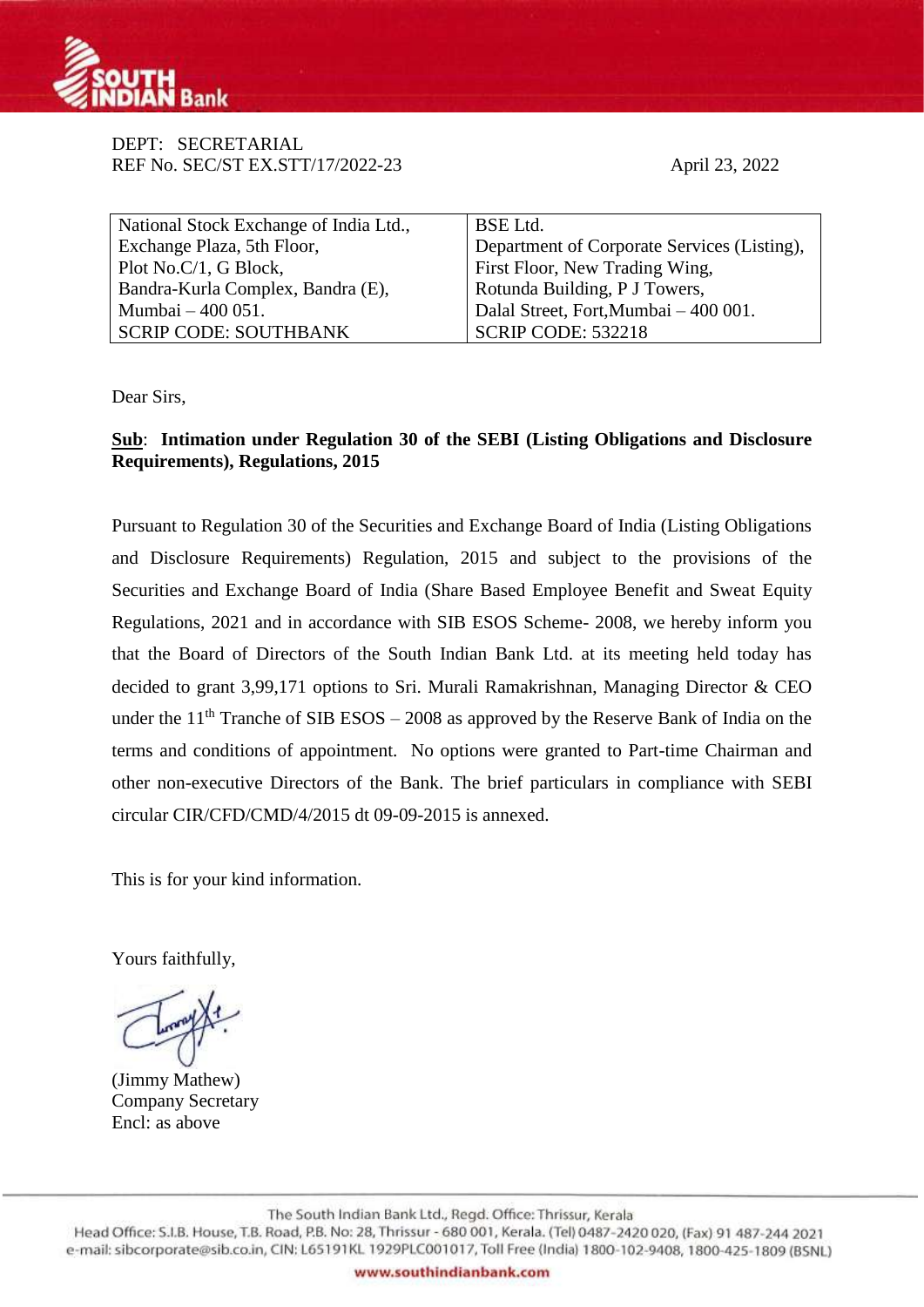

## **Annexure**

| Date of grant                                                                             | 23-04-2022                                                                                                                                                                                                                                                                                                                                                                                                                                                                                                     |
|-------------------------------------------------------------------------------------------|----------------------------------------------------------------------------------------------------------------------------------------------------------------------------------------------------------------------------------------------------------------------------------------------------------------------------------------------------------------------------------------------------------------------------------------------------------------------------------------------------------------|
| (Tranche 11)                                                                              |                                                                                                                                                                                                                                                                                                                                                                                                                                                                                                                |
| Brief details of options granted                                                          | 3,99,171 options granted to Sri. Murali Ramakrishnan, MD & CEO as<br>decided by Nomination and Remuneration Committee/Board and pursuant to<br>the approval of non-cash variable pay approved by RBI vide letter dated<br>March 10, 2022.                                                                                                                                                                                                                                                                      |
| Whether the scheme is in<br>terms of SEBI (SBEB)<br>regulations, 2021 (if<br>applicable); | Yes                                                                                                                                                                                                                                                                                                                                                                                                                                                                                                            |
| Total number of shares<br>covered by these options;                                       | 3,99,171 fully paid up equity shares of the Bank (face value of Re.1 each)                                                                                                                                                                                                                                                                                                                                                                                                                                     |
| Exercise price                                                                            | The exercise price per option is Rs. 8.35/-                                                                                                                                                                                                                                                                                                                                                                                                                                                                    |
| Pricing formula;                                                                          | At a price of Rs. 8.35 (NSE Closing Price on 21-04-2022- being the<br>closing price of stock exchange which recorded the highest trading<br>volumes in equity shares of the Bank and trading day immediately preceding<br>the date on which the grant of options was approved and recommended to<br>Board by Nomination and Remuneration Committee of Board on its<br>meeting held on 22-04-2022). Number of option is calculated as per Black<br>- Scholes option pricing model as per extant RBI guidelines. |
| Options vested;                                                                           | Will be vested as per the SIB ESOS Scheme 2008<br>30% will vest after completion of 12 months from the date of<br>grant<br>30 % will vest after completion of 24 months from the date of<br>grant<br>40 % will vest after completion of 36 months from the date of<br>grant                                                                                                                                                                                                                                    |
| Time within which option may<br>be exercised;                                             | Within 5 year from the vesting date                                                                                                                                                                                                                                                                                                                                                                                                                                                                            |
| Options exercised;                                                                        | N.A                                                                                                                                                                                                                                                                                                                                                                                                                                                                                                            |
| Money realized by exercise of<br>options:                                                 | N.A                                                                                                                                                                                                                                                                                                                                                                                                                                                                                                            |

The South Indian Bank Ltd., Regd. Office: Thrissur, Kerala

Head Office: S.I.B. House, T.B. Road, P.B. No: 28, Thrissur - 680 001, Kerala. (Tel) 0487-2420 020, (Fax) 91 487-244 2021 e-mail: sibcorporate@sib.co.in, CIN: L65191KL 1929PLC001017, Toll Free (India) 1800-102-9408, 1800-425-1809 (BSNL)